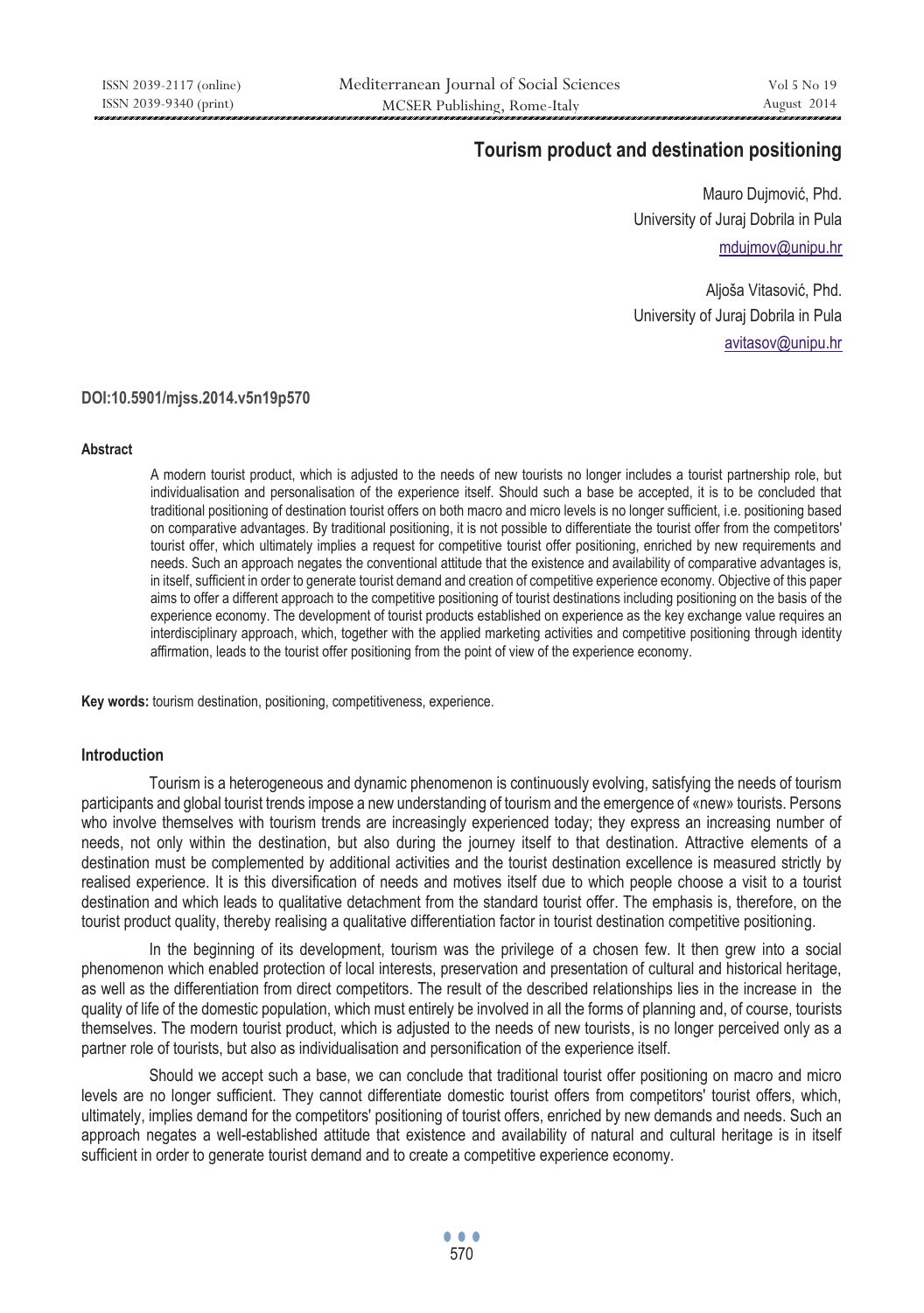| ISSN 2039-2117 (online) | Mediterranean Journal of Social Sciences | Vol. 5 No. 19 |
|-------------------------|------------------------------------------|---------------|
| ISSN 2039-9340 (print)  | MCSER Publishing, Rome-Italy             | August 2014   |

If we perceive tourism as a social phenomenon, which, on the other hand, demands comprehension of interdisciplinary category, it is necessary to observe it not only on the level of economic sciences, but it is also necessary to widen that observation also to history, political science, sociology, geography and cultural anthropology. Such a wider comprehension implies the insufficiency of mono-comprehension of tourism, where, as a base of observation, the category of growth and not of development, is considered. From that aspect, the area that represents tourist basis should not, at any time, have only exclusively a tourist purpose, although it is the bearer of the tourist function. Therefore, no evaluation methods which are used in areas with dominant tourist function are applicable, but a method of balance between protection and tourist demand, which later also facilitates market differentiation and tourist offer positioning.

While taking into account the main dominant motive for travel as a demand for acquiring an unrepeatable, unique experience, in parallel with the increase in travel, we come across an expansion of a growing number of tourist products based on the experience economy. By means of monitoring of socio-economic trends, i.e. recorded changes in the form of a demographic picture of the society, better education and higher standard of living, a change in the structure of demand for products and services can be noticed. Transition from a service economy to the experience economy occurs; purchase of goods and services is increasingly more frequently replaced by the purchase of experience. Such purchase represents specific reciprocal values for money, which is characteristic for traditional understanding of the experience economy. Development of tourist products based on experience as a key exchange value requires an interdisciplinary approach, which, together with applied marketing activities and competitive positioning by means of identity affirmation, leads to the tourist offer positioning from the aspect of the experience economy.

By this paper, the wish is to affirm the comprehension of tourism as an interdisciplinary and social phenomenon, where the production basis of the tourist product is experience. Furthermore, to contribute to the comprehension of the experience economy as a higher level in the process of economic value progression, within which exchange value is realised. By using elements of the experience economy, differentiation by quality is achieved, with realisation of progression of the added value of the tourist product itself, which results in sustainable and efficient use of the tourist resource basis and that on the example of the small town of Fažana. The optimal model is based on the experience economy and it is implemented on the grounds of the postulates of the theory of competitiveness; it multiply optimises processes in the planning, implementation, monitoring of positioning and management of the tourist product of Fažana, i.e. the tourist offer of Fažana as a destination.

#### **Previous research**

By this paper, the wish is to affirm the comprehension of tourism as an interdisciplinary and social phenomenon, where the production basis of the tourist product is experience and, furthermore, to contribute to the comprehension of the experience economy as a higher level in the process of economic value progression, within which exchange value is realised.

Traditional positioning of the tourist offer on the macro and micro levels is no longer sufficient and cannot differentiate domestic tourist offers from competitors' tourist offers, which, as a rule are enriched by new demands and needs. The modern tourist product of a tourist destination, based on the algorithm of the experience economy, realises a higher level of economic value progression while achieving market differentiation on the basis of the tourist product quality, as a differentiating factor.

If we perceive tourism as a social phenomenon, which, however, insists on the comprehension of the interdisciplinary category, it is necessary to observe it not only on the level of economic sciences, but it is necessary to widen it. Such a wider observation implies the insufficiency of mono-comprehension of tourism, where, as a base of observation, the category of growth and not of development is considered.

Development of tourist products based on experience as a key exchange value requires an interdisciplinary approach, which, together with applied marketing activities and competitive positioning by means of identity affirmation, leads to the tourist offer positioning from the aspect of the experience economy. Such a concept represents one insufficiently researched area so far in domestic science and it needs to be clarified in greater detail.

On the global level, the implemented concept of the experience economy is theoretically still insufficiently researched. Implementation of the concept of the experience economy as a base for competitive positioning of the tourist offer, i.e. tourist destination as a consequence has progression of added value, with the multiplicative effect of tourism. A higher degree of economic development, although with some discrepancies, most frequently is implied by the largest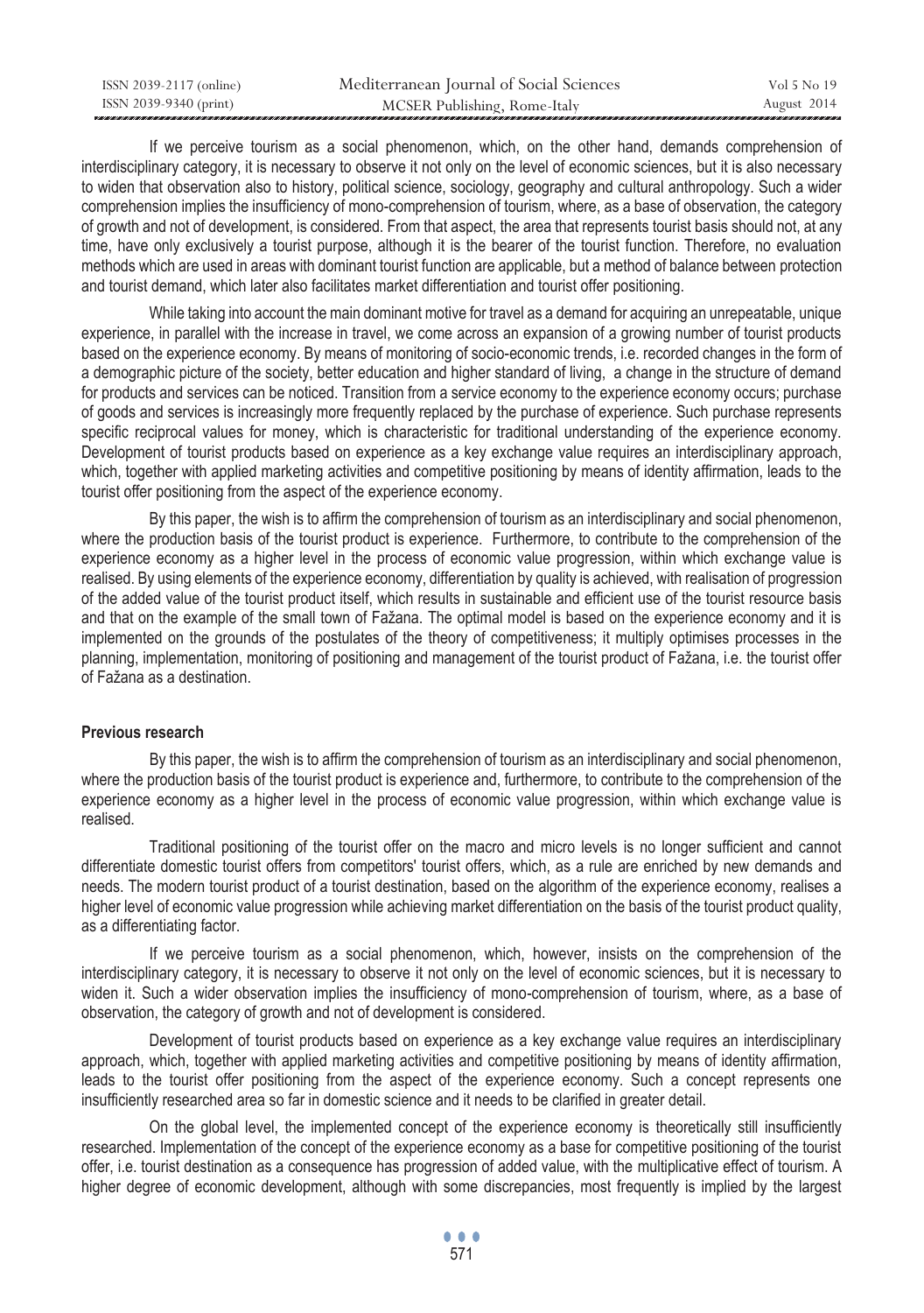| ISSN 2039-2117 (online) | Mediterranean Journal of Social Sciences | Vol 5 No 19 |
|-------------------------|------------------------------------------|-------------|
| ISSN 2039-9340 (print)  | MCSER Publishing, Rome-Italy             | August 2014 |
|                         |                                          |             |

possible share of the sector of services in the GDP. Therefore, according to Pine, B.J. and Gilmore, J.H. (1999) the share of the sector of services in the total GDP of national economies (we can draw the analogy with local self-government) represents one of the crucial indicators of economic development.

Absence of the factors of the experience economy in the creation of a contemporary tourist product yields extremely negative results. Historically viewed, the category of national economy competitiveness has suppressed the once dominant category of comparative advantages, equally noticed also in tourism observations, where added value progressively increases when competitiveness is based on the experience economy.

Should we accept the need for interdisciplinary interpretation of tourism as a phenomenon and the economic method necessary for its accurate valorisation, in the given area we find dozens of bibliographical units which perceive the object of research strictly one-sidedly. Competitiveness of tourism and its influence on the category of economic growth is dealt with in a series of scientific and professional works, but is strictly limited to the criteria of competitiveness in tourism, with the absence of alternative solutions. Thus Dwyer, L. et al. (1999) observe the cause-and-effect link of price competitiveness in tourism and journey purpose. Bueno, A. P. (1999) observes the level of competitiveness in tourism through the intensity of the influence the state has on the sector of tourism. In domestic science, Horvat, Đ. and Kovačević, V. (2004) see the increase in the level of competitiveness in the formation of "clusters". By the same analogy, the experience economy was not systematically monitored within new understandings of tourists, their role and the nature of tourism on macro and micro levels. That is to say that competitive positioning and the experience economy have been observed as two separate phenomena, without interlinks. Pine, B.J. and Gilmore, J.H. (1998) define the best the experience economy as a concept, pointing to the level of added value, which is higher in comparison to the standard exchange service value. Only nine years later, Haemoon Oh et al. join the methods of measurement with application to tourism to the experience economy. With a new perspective of the experience economy, A. Boswijk, T. Thijssen and E. Peelen also introduce the concept of "co-creation", which was based on the so-called DART principle, which Prahalad, C.K. and V. Ramaswamy (2004) explain the best. Interdisciplinary approach to the phenomenon of tourism, with use of the experience economy algorithm in tourist destination competitive positioning as a consequence has realisation of progression of added value. The experience economy, as the fourth phase in the development of economy manages, as opposed to the previous phases, to maximise the progression of added value. In other words, transfer from the service economy to the experience economy occurs.

De-regularised growth of tourist offer irreversibly decreases resource base exchange value and, by the same analogy, also the income from tourism. According to Stiglitz (2000) conceptualisation of tourist offer on the principles of the experience economy represents also a regulatory phenomenon, which not only protects the resource base, but also has an impact on the quality of life of the local population by means of reduction of negative external influences.

Poljanec-Borić, S. and I. Kunst (2008) are the only authors who, in the Republic of Croatia, included the concept of experience economy in their research, where the concept of experience economy is recognised as a differentiating factor in tourist destination competitive positioning. It can be concluded from the above that, in scientific research so far, both abroad and in the Republic of Croatia, this paper problem area has not been entirely dealt with, and not even partially.

Additional study would prove that a systematic implementation of the experience economy algorithm achieves differentiation by quality with repercussion of value-added progression of the tourist product itself, which results in sustainable and efficient use of the tourist destination resource base. The optimal model of tourist destination positioning should, therefore, follow the experience economy algorithm, implemented on the basis of the postulates of the theory of competitiveness, which would lead to a multiple optimisation of the process in planning, implementation, positioning, monitoring and tourist product management, i.e. tourist destination management, as a whole.

In order to approach the tourist offer positioning at all, i.e. the tourist destination positioning on the principle of the experience economy, we need to make the presumption that the development of the entire tourist sector of the Republic of Croatia takes into account the competitiveness factors. For full realisation, it is necessary to implement the following tasks:

- Analysis of the situation and determination of the steadiness of experience economy elements at micro and macro levels,
- Analysis of the level of implementation of the experience economy elements in the current tourist offer of the Republic of Croatia and the county of Istria County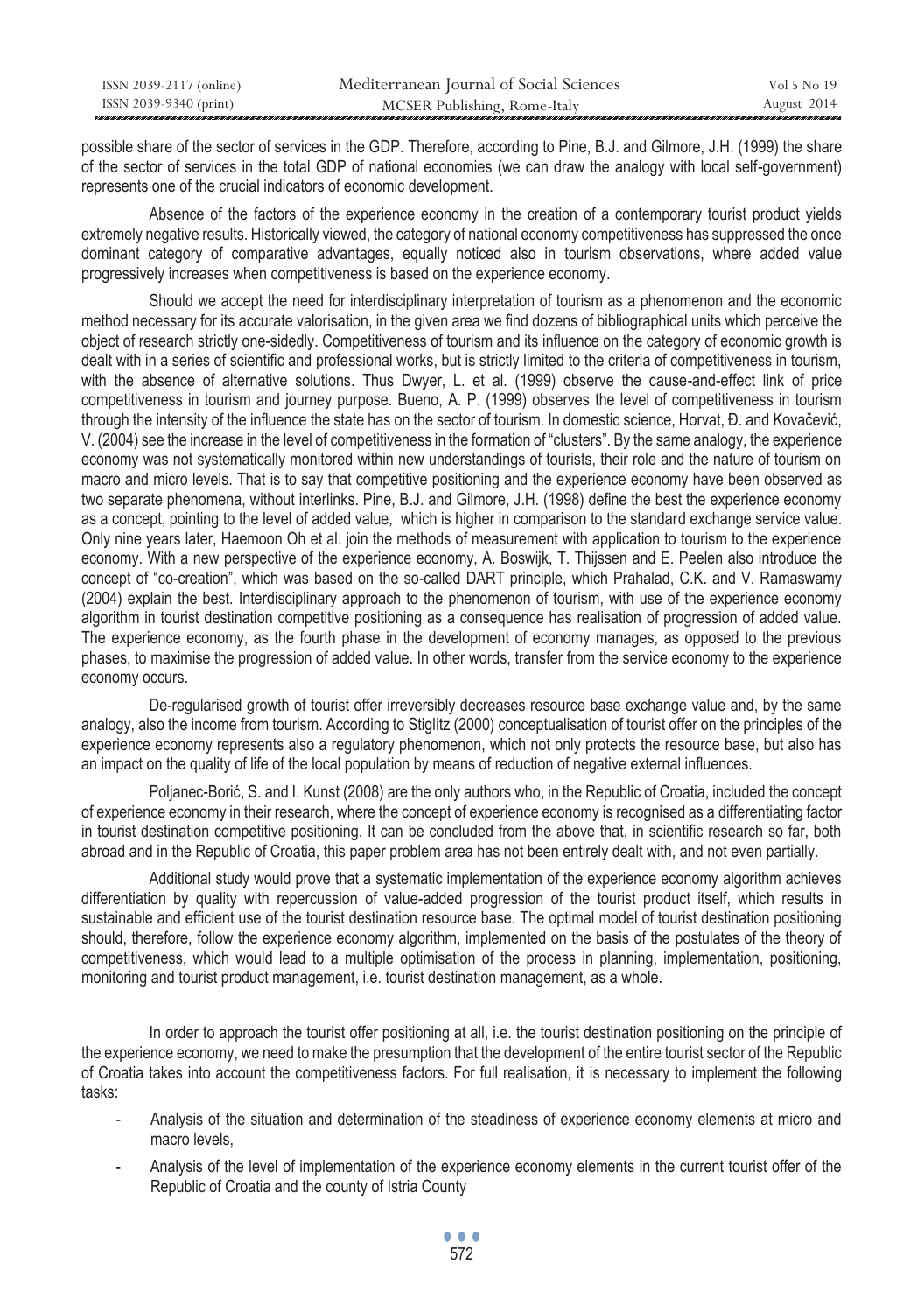- Analysis of countries-competitors,
- Analysis of a possibility to apply traditional methods of economic valorisation of the tourist resource basis and economic method of benefit evaluation.

Provided the above tasks are fulfilled, a starting basis would be created for the definition of an optimal model of competition tourist destination positioning and that on the basis of the experience economy.

The most important factors which are essential for tourism development in a destination are: destination accessibility, existence of tourist attractions which are the main motivators for the visit, accommodation and food services, as generic tourist services, as well as the mediation services.

Tourists perceive accessibility as a combination of several factors. In order to make a choice of a destination, it is necessary to provide the potential visitor with sufficient information about its tourist offer and, apart from the information accessibility, a destination must also be accessible by road, sea or air.

### **Method**

#### **Positioning of Fažana as a tourist destination**

We can define the Municipality of Fažana, i.e. the County of Istria, as exceptionally accessible, given that they have a very favourable geographical position in relation to the main European emissive markets. As for traffic accessibility, the initial advantage has been achieved, as it enables visitors to arrive by all means of transport: road network (Istrian Ipsilon), the sea port of Pula, tourist arrival by sea, as well as the airport in the area of the town of Pula, which facilitates tourist arrivals from all over the world. There is also a railway which is more relevant for transport of goods than as a travel component.

The Municipality of Fažana is increasingly accessible to potential tourists due to numerous promotional activities by the Municipal Tourist Organisation, including its participation in international tourism events and, indirectly, due also to the increasing recognition of the County of Istria as the most attractive destination.

Tourist attractions represent an important factor of the destination itself. We divide the attractions into natural (related to geographical areas) and social, such as cultural and historical landmarks, cultural and sports gatherings, or events themselves. The Municipality of Fažana is a destination which foreign tourists choose because of its natural characteristics, the Mediterranean climate, the sun and clean sea. However, apart from the listed features, Fažana also boasts a whole series of attractions, such as historical and archaeological localities, vicinity of a national park, as well as a large number of events (Small Fishing Academy, Sardine Party, etc.)

Apart from the attractive basis, it is also necessary to provide conditions for accommodating tourists. Destination accommodation capacity includes facilities which provide the services of accommodation (hotels, campsites, private accommodation and other forms), hostelry facilities and other capacities. With the preparation of spatial planning documentation it is ensured that all receptive capacities are, in the best possible way, coordinated with the town events in space, in order to emphasise its individuality.

An optimal tourist organisation must stimulate and direct tourism development in the Municipality of Fažana. The design of an optimal tourist organisation represents the main task for the Municipality of Fažana. The Tourist Organisation work mainly relates to tourist offer advancement and promotion of the destination itself, participation in fairs, both in the country and abroad. Destination publicity greatly helps potential visitors to choose it as their holiday destination, i.e. visitors from emissive countries are acquainted with the destination. The trend is in the positive growth, as increasingly frequent mentioning of Istria as a top destination has had a positive impact on tourism in the Municipality of Fažana, with lower promotional costs.

Based on the analysis of the potentials of the Municipality of Fažana as a tourist destination, as well as the trends in Croatian tourism, strengths, weaknesses, opportunities and threats have been identified and they are united in the SWOT matrix, with the message that "strengths should be stressed, opportunities used, weaknesses reduced and threats avoided". Once the strategic factors have been recognised according to SWOT (Vitasović, 2008, SWOT matrix of the Municipality of Fažana as a destination of cultural tourism), strategies are developed which can be built on the strengths which are able to eliminate the weaknesses, use the opportunities or face the threats. SWOT analysis, however, does not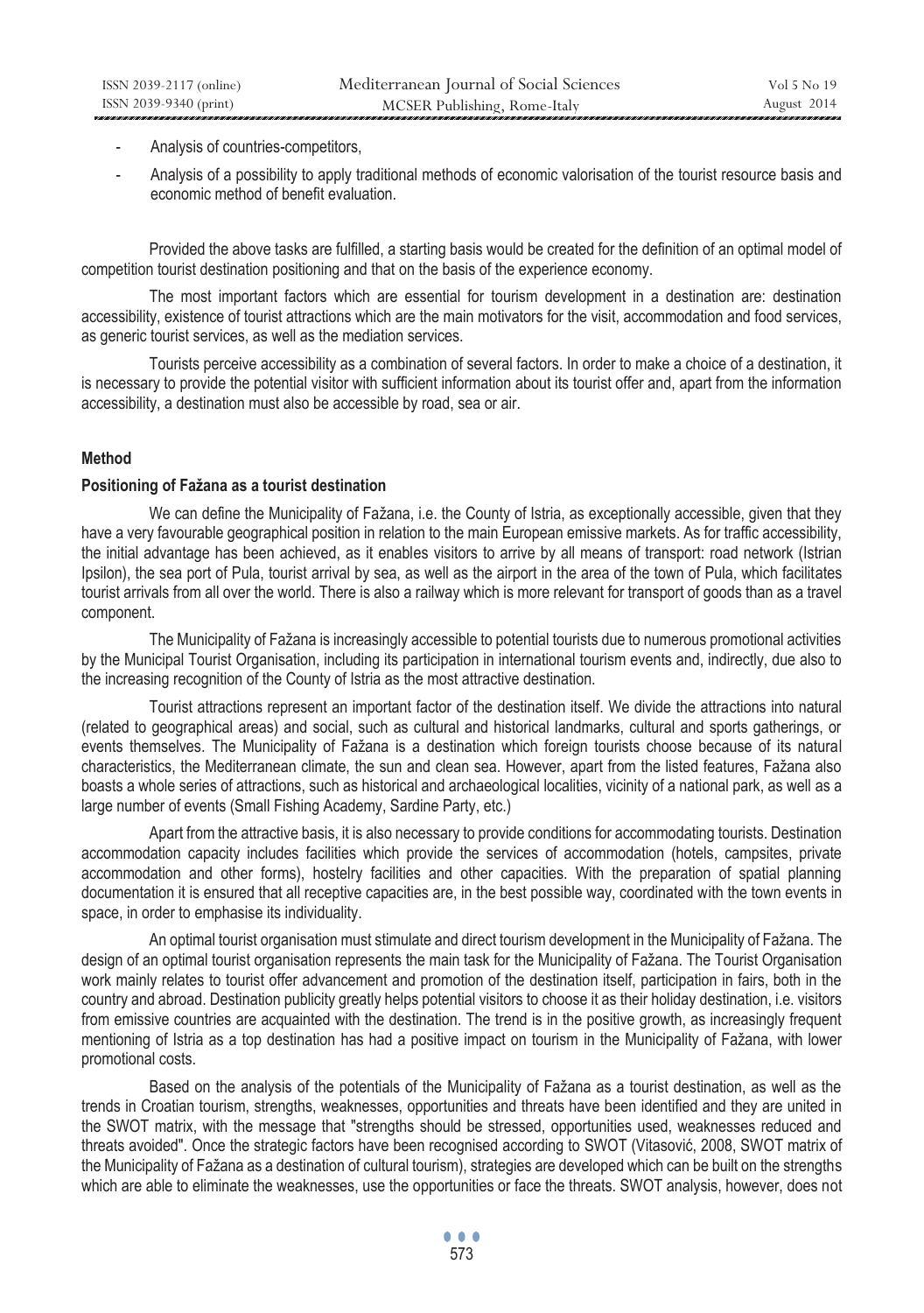| ISSN 2039-2117 (online) | Mediterranean Journal of Social Sciences | Vol 5 No 19 |
|-------------------------|------------------------------------------|-------------|
| ISSN 2039-9340 (print)  | MCSER Publishing, Rome-Italy             | August 2014 |

show different relationships between external and internal factors, due to which the use of TOWS matrix is recommended. TOWS matrix represents a SWOT analysis variation. In TOWS matrix, different factors are identified, which are later united; for example, opportunities with strengths, with the intention to stimulate a new strategic initiative.

TOWS matrix does not represent the identification of a single best strategy, but it simply generates different strategies, some of which can be implemented. In other words, different alternatives of strategic actions are obtained. Maximaxi (S-O) shows strengths and opportunities, i.e. by existing strengths it is possible to use opportunities. Maxi-mini (S-T) shows strengths in relation to threats, for example, by competition. In fact, the inclination should be to use strengths in order to remove threats, or to bring them to a minimum. Mini-maxi (W-O) shows weaknesses in relation to opportunities. It is necessary to overcome the weaknesses in order to use the opportunities. Mini-mini (W-T) shows weaknesses in comparison with threats. This is an extremely defensive strategy in order to reduce weaknesses and avoid threats.

In construction of the TOWS matrix it is exceptionally important to identify strategic factors, such as competitive positioning, with the aim to achieve value progression. The tendency is that the factor transformation is carried out in accordance with the resource basis, target market demands and postulates defined by the developmental model (desired direction of development), taking into account realistic possibilities of positioning in the market.

Penetration into new markets, coupled with the construction of a high quality picture of the destination, greatly facilitates filling in of the vacant market niches and the achievement of competitive positioning based on the experience economy elements.

### **Findings**

The quantification of tourist valorisation is often equated with the economic valorisation, which includes not only the grade of the existing value, but also the creation of the new one. Tourist valorisation includes a qualitative and quantitative grade of the value of tourist motives and cannot be identified with the economic valorisation.

Generalisation of evaluation can be expressed by means of the below stated equations, and that for the tourist seasons of 2007., 2010. and 2012. The research results are illustrated by points ranging from 1 to 10, in the numerical form. Spatial valorisation by tourists is, in its major part, a subjective and emotional experience which has to be taken into consideration as a corrective factor of findings which are obtained by the application of the type equation.

Review of the results generated by the research in the area of the Municipality of Fažana are obtained by means of the sum of internal and external factors.

The results obtained by the research, by which valorisation of destination external and internal factors was carried out, notices that the Municipality of Fažana, as a tourist destination, realises 62 points out of the possible 80 in the year 2007, has 56 realised points in the year 2010 and 54 realised points in the year 2012. Realised results interpret that the current position of the tourist offer of Fažana, as a tourist destination, are in line with the natural and cultural potentials of the Municipality. Also, they point to an attempt to systematically develop a more quality tourist offer, with the start of building of a recognisable tourist product which has been, however, stagnating for the last three years. Such a trend points to a correctly conducted economic valorisation of the potentials of the Municipality of Fažana, which are an integral part of the tourist offer. The trend negativity is reflected in the statics and it is an extension of the pronounced inflexibility of the tourist offer elements. Such a situation emanates from non-existence of the DMO, which would, by its action, correct the negativities in the tourist destination management. Also, it would have a direct influence on the DMC within the destination, as well as on the ultimate improvement of quality of the entire tourist product itself.

 In order for tourist potentials to be correctly included in the economic valorisation, it is necessary for the tourist workers, together with the local self-government and domestic population, to do the destination promotion in accordance with the tourist offer elements. The planning of the future development, therefore, should be directed to those aspects which have been graded low in the valorisation, but equally valorise those which were ranked high, which are insufficiently economically exploited.

The research on satisfaction with the tourist offer elements, conducted within the destination and according to the global perception by all structures of surveyed tourists and certain tourist offer elements have been ranked, as shown in Table 4 below.

The research results confirm the understanding that the tourist product is outdated (contents) and that innovative interventions for the purpose of its adjusting to the modern demands of the target tourist market need to be deployed. This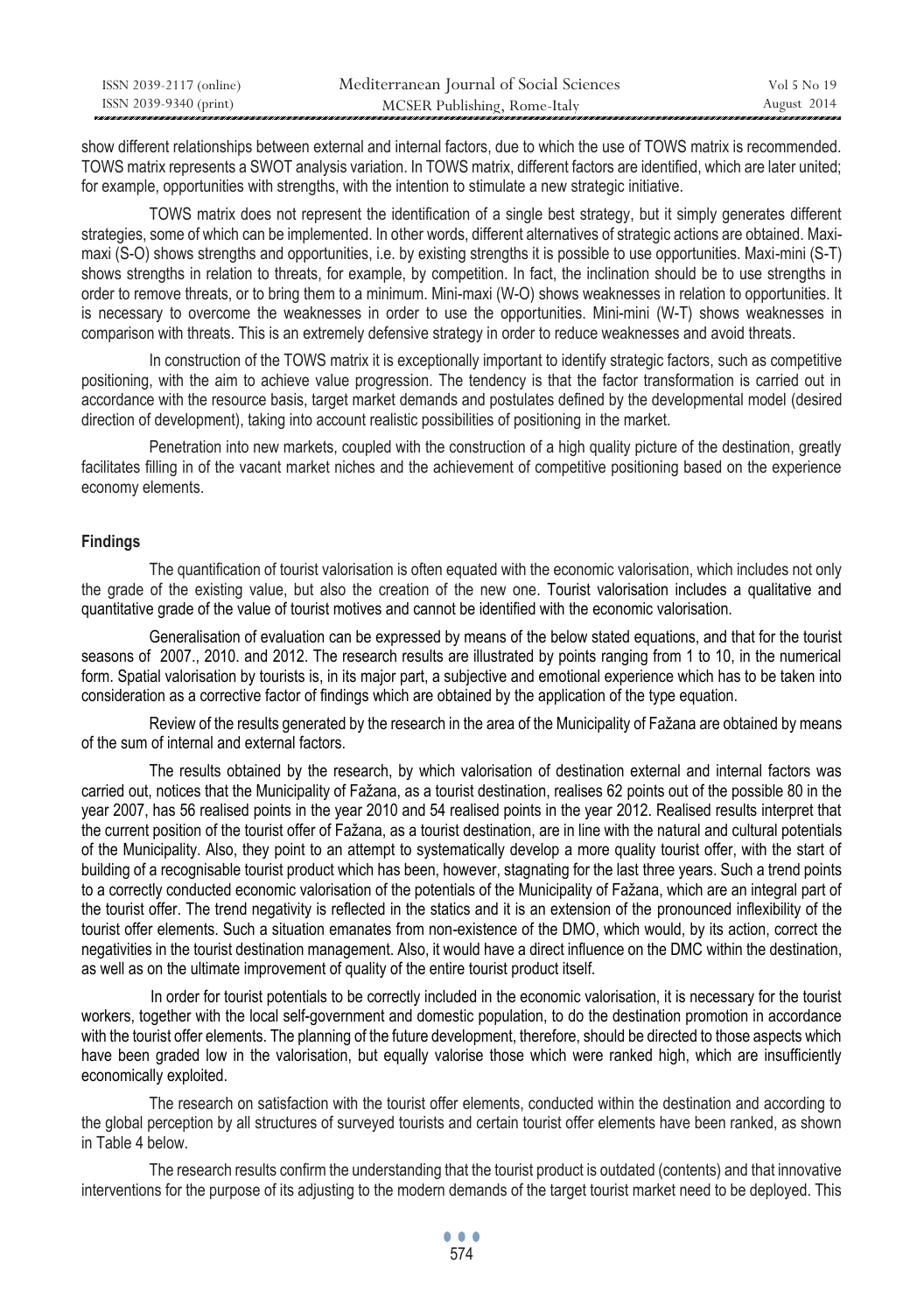| ISSN 2039-2117 (online) | Mediterranean Journal of Social Sciences | Vol 5 No 19 |
|-------------------------|------------------------------------------|-------------|
| ISSN 2039-9340 (print)  | MCSER Publishing, Rome-Italy             | August 2014 |

also imposes a need for an urgent destination management to be established on the partnership relationships, whose task is to raise the destination organisation to a higher level and to better valorise recognisable resources, which are accepted and supported by the tourist offer users (space, resources, environment, personnel, safety, etc.). In other words, to form a rational valorisation chain of the destination tourist offer.

 Competitiveness imposes a need to sell an integral service, which, on the other hand, aggregates the quality of the entire destination offer due to the fear of fall in prices. If the exchange value conditionally becomes an experience, with destination repositioning, maximisation of the foreign currency influx will also be achieved and the level of discretionary expenditure in the destination will also be higher.

In positioning of a tourist offer, the competitiveness category becomes dominant in relation to the comparative advantages category. Tourist product repositioning, as a consequence of tourist offer repositioning, together with the influence on the creation of a destination tourist image/identity, has an impact on structural changes in both qualitative and quantitative forms of the complete tourist product. It is, therefore, necessary to systematically organise tourism development, with quantitative and qualitative developments of economic businesses, whose output is an integral element of the tourist product, in order to achieve multiplicative tourism effect. Such a systematic approach in the implementation of the principles of the experience economy leads to adoption of the principles of the new economy, applied to tourism at both macro and micro levels, where, with the change in the resource base and monitoring of the economic growth rate, it complements the economic development with, currently slowed down, formation of a rational valorisation of the tourist offer chain of the Municipality of Fažana.

#### **Discussion**

Modern tourism trends impose increasingly frequent structural changes. The answer to the changes caused in such a way is manifested by product differentiation, level of education and training, new organisational relationships, use of technologies and innovations, as well as by the manner of communication between emissive and receptive markets.

The world expansion of travelling to a destination with standard tourist products has reached its peak, i.e. destinations with a sole motive of the sun and the sea, as well as a passive holiday, as a motive for arrival, while the remaining tourist resource basis is insufficiently appreciated. The positioning of the tourist offer and tourist product of the Municipality of Fažana, based on quality and the experience economy, coupled by the original identity and specific characteristics, multiplies socio-economic benefits from tourism and leads to the progression of the added value, with efficient and sustainable valorisation of the tourist resource basis.

The development of tourist products based on experience as the key exchange value requires an interdisciplinary approach, which, with applied marketing activities and competitive positioning by means of identity affirmation, leads to the positioning of tourist offer from the aspect of the experience economy.

The competitive positioning of Fažana as a tourist destination must take into account the constant algorithm of the experience economy, communicational attributes and economically rational tourist offer valorisation chain. Taking into consideration the postulates of the experience economy, which facilitates the achievement of competitive advantage on the basis of differentiation by quality, such a concept for the Municipality of Fažana reflects advantage in (tourist) experiences promotion, based on unique attributes which do not utilise the competitive destination of the area (amphora, sardines, and heritage). It is due to the nature of the resource basis itself that the experience dimension of the entire tourist offer of the Municipality of Fažana should represent a dominant direction in consolidation of the tourist offer elements. Marketing actions must omit the stress from the traditional elements of receptive tourism and focus on the exploitation and promotion of the dominant resources, whose value is exceptionally high and/or on the unrepeatable quality of the local destination identity.

The positioning of the Municipality of Fažana as a tourist destination should be carried out while taking into account the current recognisability of the destination through the motives of the sardine and amphora, affirming the principle of differentiation by quality and achievement of premium prices on the micro level. By the destination geographical position within the Istrian peninsula, resource base is valorised, which competitive tourist offers (destinations of the Mediterranean Basin) cannot valorise.

From the above quoted, it can be concluded that the positioning of the tourist offer of the Municipality of Fažana, on the principles of competitiveness and experience economy, implied a higher level of achievement of the tourist offer added value, with the conception of a rational valorisation chain of the tourist offer elements.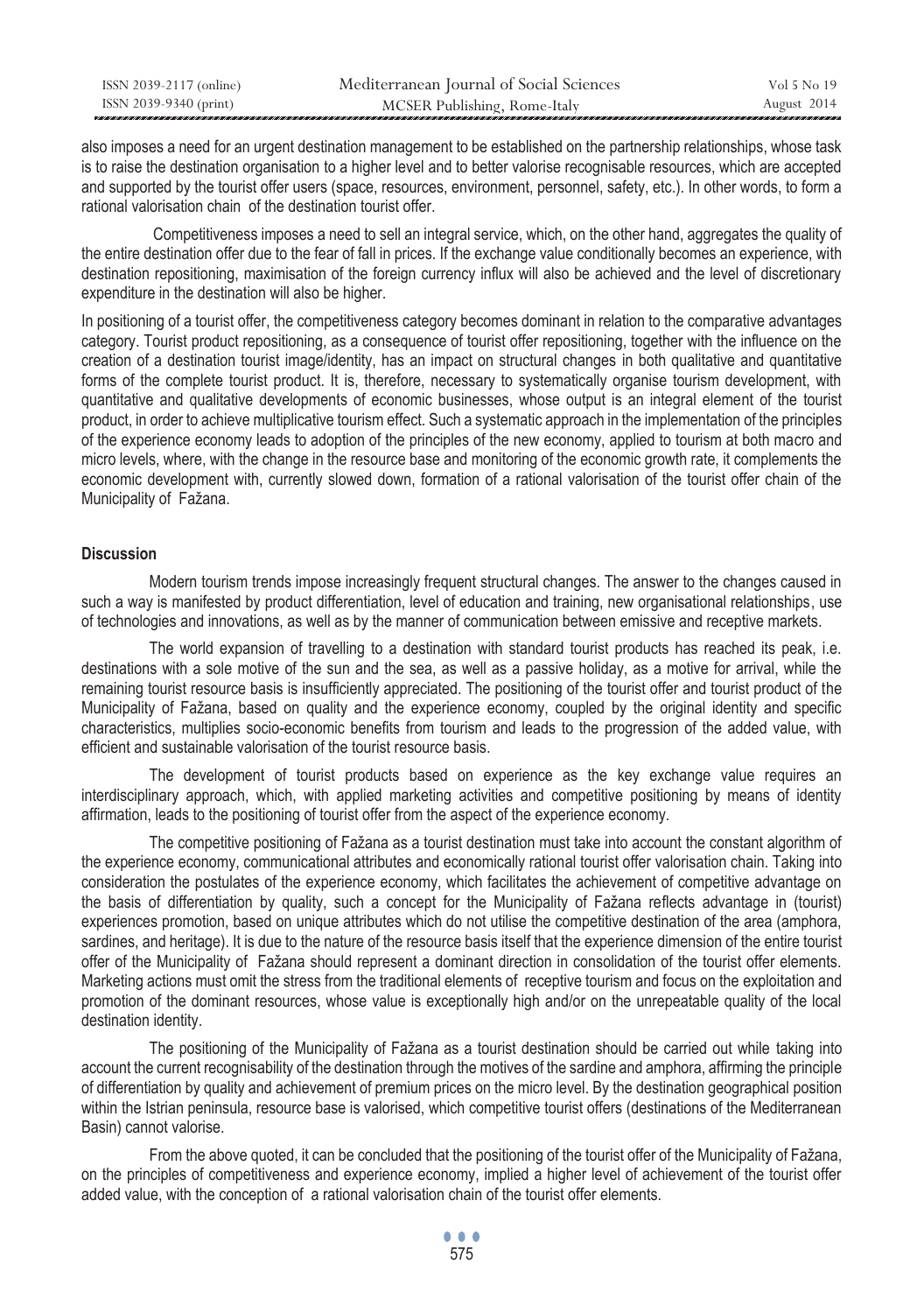### **References**

Boswijk, A, Thijssen, J.P.T., Peelen, E. (2005) A new perspective on the experience economy: Meaningful experience, Amsterdam: Pearson education.

Bueno, A.P., (1999) Competitiveness in the tourist industry and the role of the Spanish public administrations, Turizam, 47(4), 316-331.

Dujmović, M., Vitasović, A. (2009) Changing world of tourism, 18.th annual research conference, Council for Hospitality Management Education, Eastbourne, United Kingdom.

Dujmović, M., Vitasović, A. (2009) Tourism and the New Mobility paradigm, ATHE annual conference Navigatin Shifting Sanda and Moving Mountains: New Paradigms for Tourism and Tourism Education, 2009, Losehill Hall Peak District National Park, United Kingdom.

Dwyer, L., Forsyth, P., Rao, P. (1999) Tourism price competitiveness and journey purpose, Turizam, 47(4), 283- 299.

Gržinić, J., Vitasović, A., (2007) The role of Tourism in the Development of Employment in Istria, Economic Analysis, 40(1-2) Spring, Beograd: Ekonomski fakultet Beograd. str. 29-37.

Horvat, Đ., Kovačević, V. (2004) Clusteri-put do konkurentnosti, Zagreb: M.E.P. consult.

Kunst, I., Poljanec-Borić, S- (2008) Pozicioniranje turističke ponude, Srbija. Turizam, 56(1), 93-108.

Oh, H., Fiore, A., Jeoung, M. (2007) Measuring Experience Economy Concepts: Tourism Applications, Journal of Travel Research, 46 Novembar,119-132.

Pine, B. J., i Gilmore, J. H. (1999) The experience economy. Boston: Harvard University Press.

Prahalad, C.K., Ramaswamy, V. (2004) The Future competition, Co-creating unique value with customers, Boston: Harvard business School Press.

Stiglitz, E. J., (2000) Economics of the Public Sector, New York, W. W. Norton.

Vitasović, A. (2008) Cultural branding in Croatian tourism and in European Union, u Knowledge for sustainable development, International conference on organizational science development, University of Maribor, Portorož, Slovenia.

Vitasović, A. (2008) Fažana kao destinacija kulturnog turizma, u Fažanski libar 3, Fažana: AMPress, str.117- 130.

Table 1. Illustration of internal and external value factors

| Variables                                   | Form                  |
|---------------------------------------------|-----------------------|
| X - sum of internal factor evaluation       |                       |
| A – urbanisation evaluation                 |                       |
| B – infrastructural evaluation              | $X = (A)+(B)+(C)+(D)$ |
| C – equipment and services evaluation       |                       |
| D – inherent characteristics evaluation     |                       |
| Y - sum of external factor value evaluation |                       |
| E- accessibility evaluation                 |                       |
| F- resource specific quality evaluation     | $Y = (E)+(F)+(G)+(H)$ |
| G-vicinity of emissive centres              |                       |
| H- significance evaluation                  |                       |

Source: Prepared by authors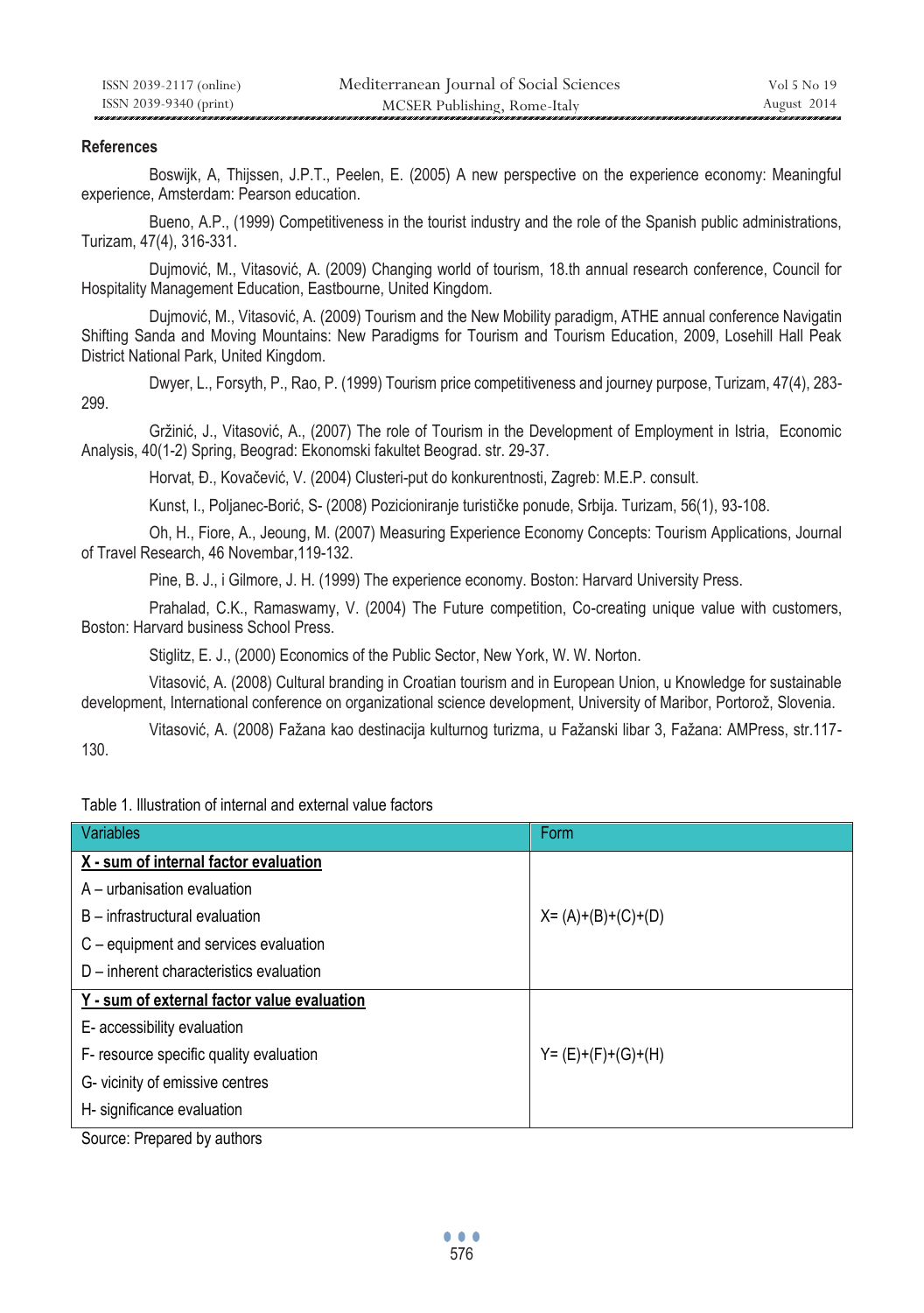### Table 2. Internal factor evaluation

| Internal factors                        | <b>Results</b>                                                                                                                                                                                                  |  |
|-----------------------------------------|-----------------------------------------------------------------------------------------------------------------------------------------------------------------------------------------------------------------|--|
| A – Infrastructural evaluation          | Development of tourist infra and supra-structure defined by the Municipality<br>documents for the future period                                                                                                 |  |
| B - Urbanisation evaluation             | Satisfactory, with additional interventions.                                                                                                                                                                    |  |
| C – Equipment and services evaluation   | Advancement of education of those employed in tourism                                                                                                                                                           |  |
|                                         | Area attractiveness and a large platform which enables the creation of tourist<br>offer.                                                                                                                        |  |
| D – Inherent characteristics evaluation | Low degree of air, water and soil pollution, as well as a climate which<br>facilitates the development of all forms of tourism - favourable from the aspect<br>of capacity occupancy throughout the whole year. |  |
|                                         | Rich animal fund with clearly determined hunting policy and a rich fishing fund,<br>which is, at the same time, proof of sea water cleanliness                                                                  |  |

## Table 3. Internal factor (X)

| <b>Year 2007</b>                | <b>Year 2010</b>            | <b>Year 2012</b>               |
|---------------------------------|-----------------------------|--------------------------------|
| $X = (A)+(B)+(C)+(D)$           |                             |                                |
| $X = (A) 7+(B) 7 + (C) 5+(D) 8$ | X= (A) 7+(B) 7 + (C) 4+(D)7 | $X = (A) 6+(B) 7 + (C) 4+(D)6$ |
| 27                              | 25                          | 23                             |

Source: Prepared by authors

\* In internal factors the results are obtained by award of points ranging from the highest to the lowest grade.

### Table 4. External factor evaluation

| <b>External factors</b>                  | Result                                                                   |
|------------------------------------------|--------------------------------------------------------------------------|
| E - Accessibility evaluation             | Good geographic and traffic situation<br>Accessibility to all localities |
| F – Resource specific quality evaluation | Unity of the elements of tourist offer                                   |
| G – Vicinity of emissive centres         | Relative vicinity of emissive centres                                    |
| H – Significance of resources            | Started economic valorisation/economic valorisation in progress          |

Source: Prepared by authors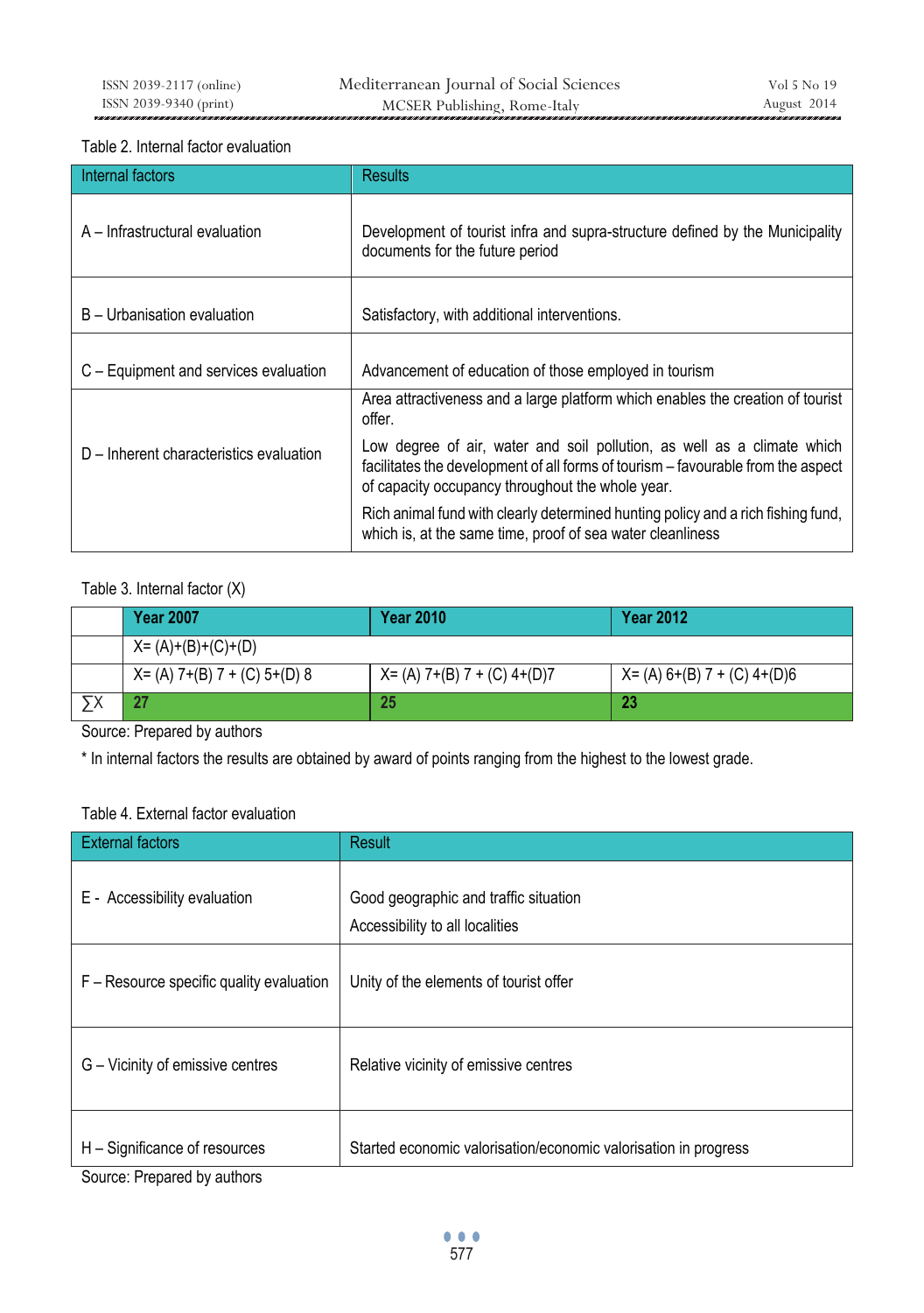### Table 5. External factors ( Y)

| <b>Year 2007</b>             | <b>Year 2010</b>              | <b>Year 2012</b>              |
|------------------------------|-------------------------------|-------------------------------|
| $Y = (E) + (F) + (G) + (H)$  |                               |                               |
| Y= (E) 10+(F) 9 +(G) 9+(H) 7 | $Y = (E) 9+(F) 7+(G) 9+(H) 6$ | $Y = (E) 10+(F) 7+(G) 9+(H)5$ |
| 35                           | 31                            |                               |

Source: Prepared by authors

## Table 6. Ranking of tourist offer elements

| <b>Rank</b> | <b>Year 2007</b>                                 | <b>Year 2010</b>                                 | <b>Year 2012</b>                                 |
|-------------|--------------------------------------------------|--------------------------------------------------|--------------------------------------------------|
| 1.          | Space, resources, environment                    | Space, resources, environment                    | Space, resources, environment                    |
| 2.          | Population, employed                             | Recognisability,<br>being<br>safety,<br>informed | Recognisability,<br>being<br>safety.<br>informed |
| 3.          | being<br>Recognisability,<br>safety,<br>informed | Population, employed                             | Population, employed                             |
| -4.         | Destination organisation                         | Contents                                         | Contents                                         |
| 5.          | Contents                                         | Destination organisation                         | Destination organisation                         |

Source: Prepared by authors

# Figure 1. Method of TOWS matrix preparation

| <b>STRENGTHS</b>                                      | <b>WEAKNESSES</b>                                              |
|-------------------------------------------------------|----------------------------------------------------------------|
| Geographical and traffic position                     | Traditional product "sun and sea"                              |
| Steadiness of domestic and foreign<br>demand          | prevails<br>Pronounced seasonality                             |
| Accessibility by sea, land and air                    | Insufficiently of differentiated offer                         |
| Climate                                               | Unfavourable<br>structure<br>of                                |
| cultural<br>historical<br>Natural,<br>and<br>heritage | accommodation<br>capacities and<br>its<br>insufficient quality |
| Tourist tradition                                     | Insufficient tourist equipment                                 |
| Recognisability in markets                            | Insufficiently developed infrastructure                        |
| Local population's positive attitude                  | Destination management                                         |
| towards tourism development                           | Ownership structure of future large                            |
| Mostly well-preserved environment                     | economic subjects                                              |
| Strategic documentation and plans                     | Partnership in tourism                                         |
| Educational institutions for personnel<br>in tourism  | Traffic problems - local traffic, car<br>parking               |
| Professional and scientific support                   | Insufficient tourist signposting                               |
| (research,<br>development<br>and                      | Absence of well-known brands                                   |
| innovations)                                          | Absence of synergic effect                                     |
| High security levels                                  | Lack of original souvenirs                                     |